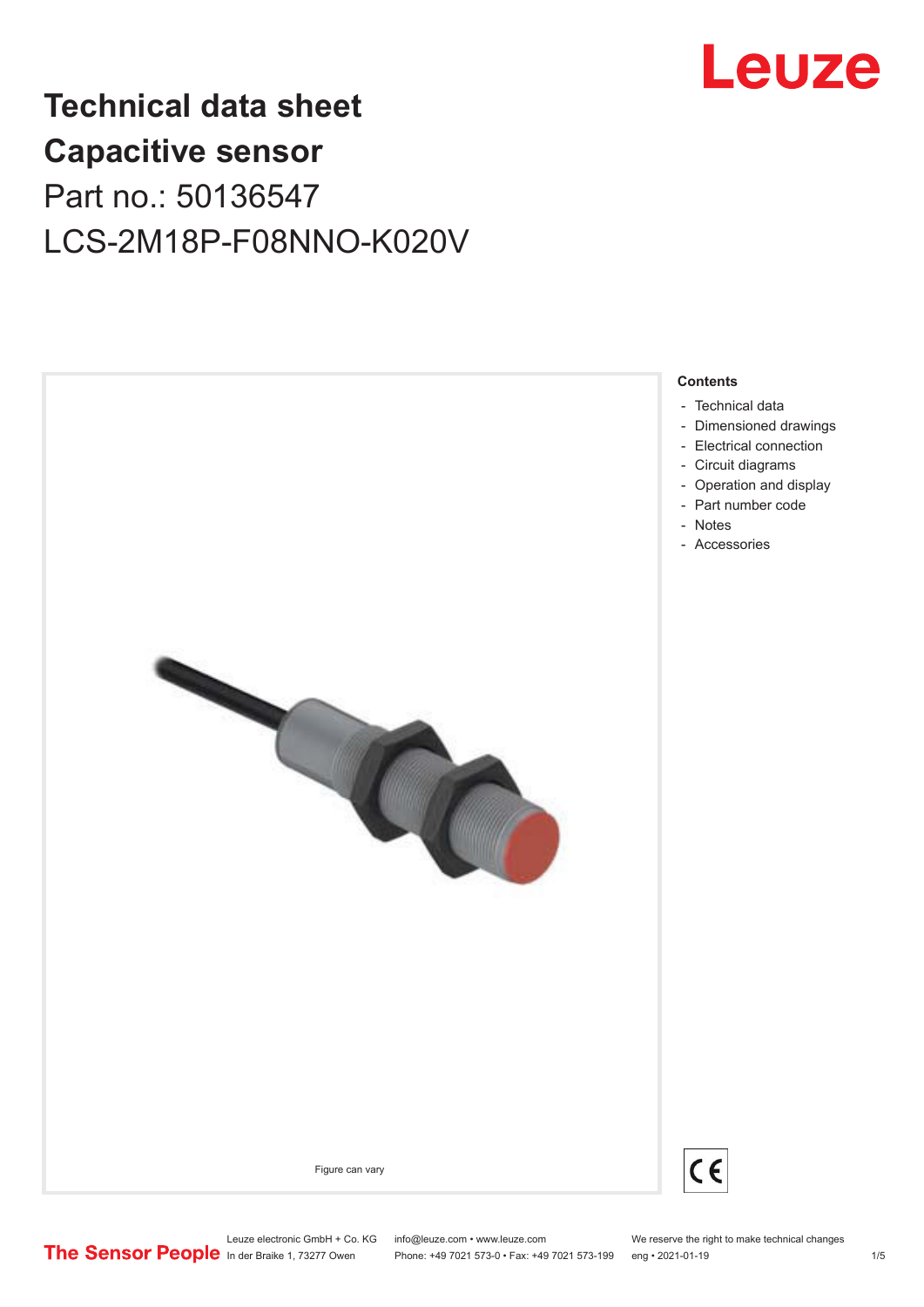## <span id="page-1-0"></span>**Technical data**

| <b>Basic data</b>                              |                              |  |  |
|------------------------------------------------|------------------------------|--|--|
| Series                                         | LCS-2                        |  |  |
| Switching distance S <sub>n</sub>              | $28$ mm                      |  |  |
| <b>Assured switching distance</b>              | $6.5$ mm                     |  |  |
|                                                |                              |  |  |
| <b>Electrical data</b>                         |                              |  |  |
| <b>Protective circuit</b>                      | Polarity reversal protection |  |  |
|                                                | Short circuit protected      |  |  |
|                                                |                              |  |  |
| Performance data                               |                              |  |  |
| Supply voltage U <sub>B</sub>                  | 10  30 V, DC                 |  |  |
| <b>Residual ripple</b>                         | $010\%$                      |  |  |
| <b>Open-circuit current</b>                    | 10 mA                        |  |  |
| Temperature drift, max. (in % of S,)           | 10 %                         |  |  |
| Repeatability, max. (in % of S.)               | 5%                           |  |  |
| <b>Rated operating current</b>                 | 200 mA                       |  |  |
|                                                |                              |  |  |
| Outputs                                        |                              |  |  |
| Number of digital switching outputs 1 Piece(s) |                              |  |  |
| <b>Switching outputs</b>                       |                              |  |  |
| <b>Type</b>                                    | Digital switching output     |  |  |
| <b>Voltage type</b>                            | DC                           |  |  |
|                                                |                              |  |  |
| <b>Switching output 1</b>                      |                              |  |  |
| <b>Assignment</b>                              | Connection 1, conductor 2    |  |  |
| <b>Switching element</b>                       | Transistor, NPN              |  |  |
| <b>Switching principle</b>                     | NO (normally open)           |  |  |
|                                                |                              |  |  |
| <b>Timing</b>                                  |                              |  |  |
| <b>Switching frequency</b>                     | 100 Hz                       |  |  |
|                                                |                              |  |  |
| <b>Connection</b>                              |                              |  |  |
| <b>Number of connections</b>                   | 1 Piece(s)                   |  |  |
|                                                |                              |  |  |
| <b>Connection 1</b>                            |                              |  |  |
| <b>Function</b>                                | Signal OUT                   |  |  |
|                                                | Voltage supply               |  |  |
| <b>Type of connection</b>                      | Cable                        |  |  |
| Cable length                                   | 2,000 mm                     |  |  |
| <b>Sheathing material</b>                      | <b>PVC</b>                   |  |  |
| <b>Number of conductors</b>                    | 3-wire                       |  |  |
| Wire cross section                             | $0.35$ mm <sup>2</sup>       |  |  |
| <b>Mechanical data</b>                         |                              |  |  |
|                                                |                              |  |  |
| Design                                         | Cylindrical                  |  |  |
| <b>Thread size</b>                             | M <sub>18</sub> x 1 mm       |  |  |
| Dimension (Ø x L)                              | 18 mm x 70 mm                |  |  |
| Type of installation                           | Embedded                     |  |  |
| <b>Housing material</b>                        | Plastic                      |  |  |
| <b>Plastic housing</b>                         | Polybutylene (PBT)           |  |  |
| Sensing face material                          | Plastic, Polybutylene (PBT)  |  |  |
| <b>Cover material</b>                          | Plastic, Polybutylene (PBT)  |  |  |
| and dientay                                    |                              |  |  |

### **Operation and display Type of display**

| Type of display                     | .                       |
|-------------------------------------|-------------------------|
| <b>Number of LEDs</b>               | 1 Piece(s)              |
| <b>Operational controls</b>         | Multiturn potentiometer |
| Function of the operational control | Sensitivity adjustment  |
| Switching distance, adjustable      | Yes                     |

| I FD                    |
|-------------------------|
| 1 Piece(s)              |
| Multiturn potentiometer |
| Sensitivity adjustment  |
|                         |

### **Environmental data** Ambient temperature, operation -25 ... 70 °C **Certifications Degree of protection** IP 67 **Protection class III Standards applied** IEC 60947-5-2 **Correction factors Acetone** 0.75 **Acrylic resin** 0.1 ... 0.25 **Alcohol** 0.85 **Ammonia** 0.7 ... 0.85 **Aniline** 0.4 **Gasoline** 0.1 **Celluloid** 0.15 **Liquid chlorine** 0.1 **Ebonite** 0.15 **Epoxy resin** 0.15 ... 0.35 **Crude oil** 0.05 **Ethanol** 0.85 **Ethylene glycol** 0.93 **Freon R22 and 502 (liquid)** 0.35 **Grain** 0.15 ... 0.3 **Glass** 0.2 ... 0.55 **Glycerin** 0.98 **Rubber** 0.15 ... 0.9 **Wood, wet** 0.6 ... 0.85 **Wood, dry 0.1** ... 0.4 Carbon dioxide 0 **Air** 0 **Marble** 0.5 **Flour** 0.05 **Melamine resin** 0.25 ... 0.55 **Milk powder** 0.2 **Nylon** 0.2 ... 0.3 **Oil-containing paper** 0.25 **Paper** 0.1 Polyamide 0.3 **Polyester resin** 0.15 ... 0.5 **Pressboard** 0.1 ... 0.3 **PTFE** 0.1 **Quartz glass** 0.2 **Salt** 0.35 **Sand** 0.15 ... 0.3 **Water** 1 **Cement dust** 0.25 **Sugar** 0.15 **Classification Customs tariff number** 85365019 **eCl@ss 5.1.4** 27270102 **eCl@ss 8.0** 27270102 **eCl@ss 9.0** 27270102

Leuze

| eCl@ss 5.1.4    | 27270102 |
|-----------------|----------|
| eCl@ss 8.0      | 27270102 |
| eCl@ss 9.0      | 27270102 |
| eCl@ss 10.0     | 27270102 |
| eCl@ss 11.0     | 27270102 |
| <b>ETIM 5.0</b> | EC002715 |
| <b>ETIM 6.0</b> | EC002715 |
| <b>ETIM 7.0</b> | EC002715 |

Phone: +49 7021 573-0 • Fax: +49 7021 573-199 eng • 2021-01-19 2/5

## Leuze electronic GmbH + Co. KG info@leuze.com • www.leuze.com We reserve the right to make technical changes<br>
The Sensor People in der Braike 1, 73277 Owen Phone: +49 7021 573-0 • Fax: +49 7021 573-199 eng • 2021-01-19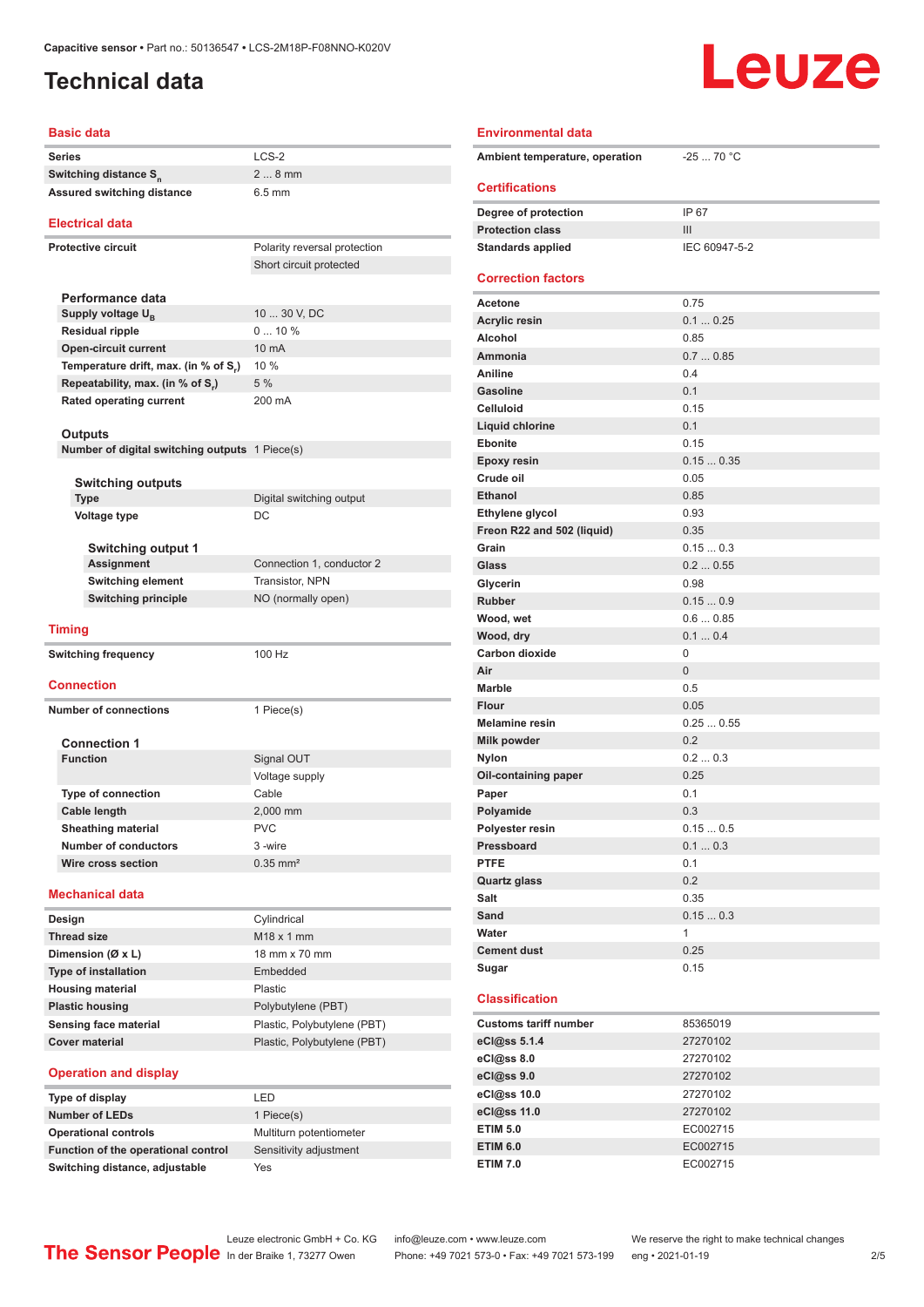### <span id="page-2-0"></span>**Dimensioned drawings**

All dimensions in millimeters



## **Electrical connection**

### **Connection 1**

| <b>Function</b>             | Signal OUT             |
|-----------------------------|------------------------|
|                             | Voltage supply         |
| <b>Type of connection</b>   | Cable                  |
| Cable length                | 2,000 mm               |
| <b>Sheathing material</b>   | <b>PVC</b>             |
| <b>Number of conductors</b> | 3-wire                 |
| Wire cross section          | $0.35$ mm <sup>2</sup> |
|                             |                        |

### **Conductor color Conductor assignment**

| <b>Brown</b> | 10 - 30 V DC |
|--------------|--------------|
| <b>Black</b> | OUT          |
| <b>Blue</b>  | <b>GND</b>   |

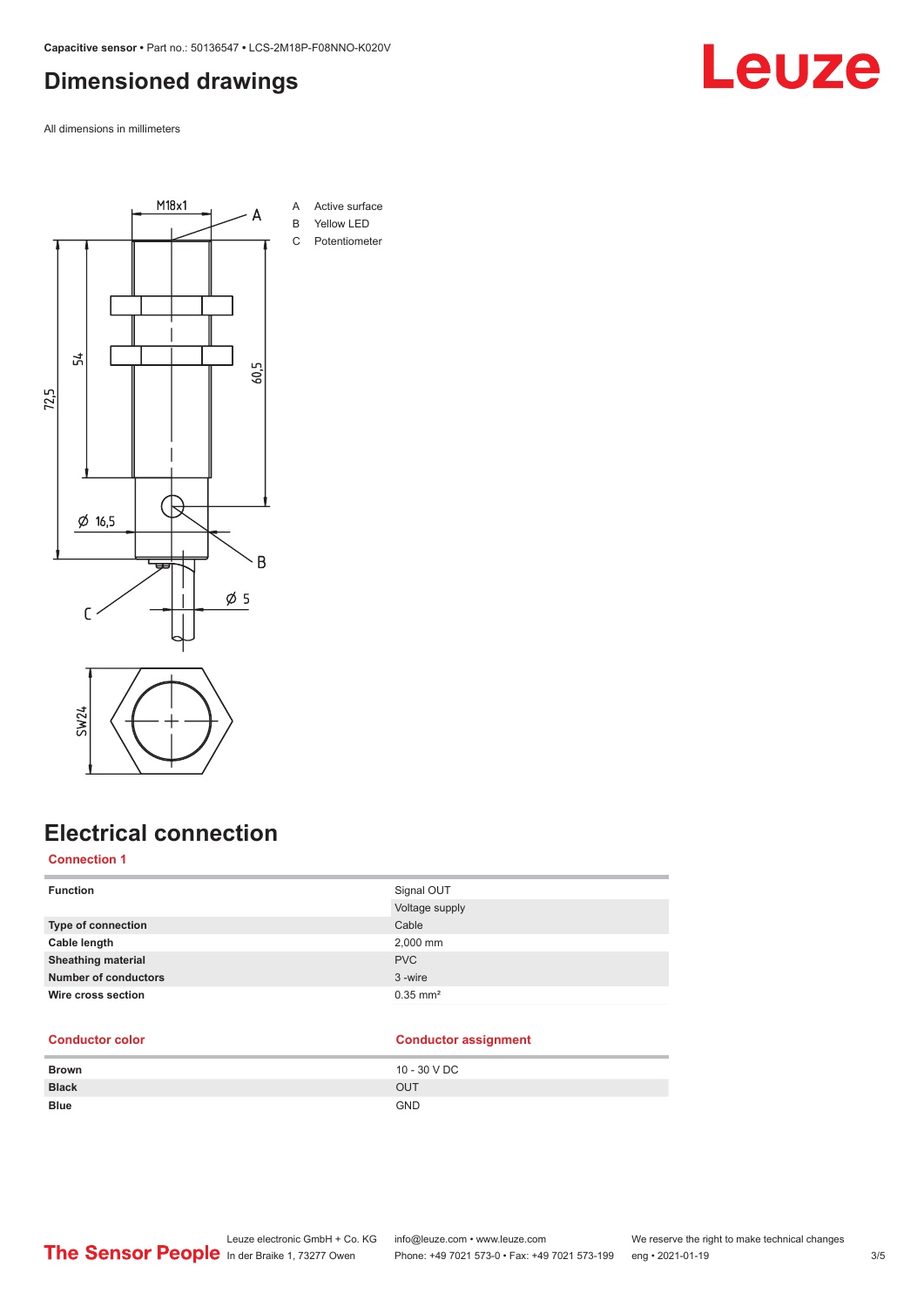### <span id="page-3-0"></span>**Circuit diagrams**





## **Operation and display**

**LED Display Meaning**

**1** Yellow, continuous light Switching output/switching state

### **Part number code**

Part designation: **LCS-ABBBC-DDDEFF-GHHHIJJJ KK**

| <b>LCS</b>  | <b>Operating principle</b><br>LCS: capacitive sensor                                                                                                                                                                                                                                                                                                                                                                                                                                                                                                                                                                                                                                                                                                                                                                       |
|-------------|----------------------------------------------------------------------------------------------------------------------------------------------------------------------------------------------------------------------------------------------------------------------------------------------------------------------------------------------------------------------------------------------------------------------------------------------------------------------------------------------------------------------------------------------------------------------------------------------------------------------------------------------------------------------------------------------------------------------------------------------------------------------------------------------------------------------------|
| A           | <b>Series</b><br>1: series 1 "Extended"<br>2: series 2 "Advanced"                                                                                                                                                                                                                                                                                                                                                                                                                                                                                                                                                                                                                                                                                                                                                          |
| <b>BBB</b>  | Design<br>M12: series with M12 x 1 external thread<br>M18: series with M18 x 1 external thread<br>M30: series with M30 x 1.5 external thread<br>Q40: series in cubic design, length 40 mm<br>Q54: series in cubic design, length 54 mm                                                                                                                                                                                                                                                                                                                                                                                                                                                                                                                                                                                     |
| $\mathbf c$ | <b>Housing material</b><br>B: brass<br>M: metal<br>P: plastic/PBT<br>T: PTFE                                                                                                                                                                                                                                                                                                                                                                                                                                                                                                                                                                                                                                                                                                                                               |
| <b>DDD</b>  | Measurement range / type of installation<br>F03: typ. range limit 3.0 mm / embedded installation<br>F04: typ. range limit 4.0 mm / embedded installation<br>F05: typ. range limit 5.0 mm / embedded installation<br>F06: typ. range limit 6.0 mm / embedded installation<br>F08: typ. range limit 8.0 mm / embedded installation<br>F10: typ. range limit 10.0 mm / embedded installation<br>F15: typ. range limit 15.0 mm / embedded installation<br>F20: typ. range limit 20.0 mm / embedded installation<br>N06: typ. range limit 6.0 mm / non-embedded installation<br>N08: typ. range limit 8.0 mm / non-embedded installation<br>N15: typ. range limit 15.0 mm / non-embedded installation<br>N25: typ. range limit 25.0 mm / non-embedded installation<br>N30: typ. range limit 30.0 mm / non-embedded installation |
| Е           | <b>Output function</b><br>B: NC and NO contact<br>N: NPN<br>P: PNP                                                                                                                                                                                                                                                                                                                                                                                                                                                                                                                                                                                                                                                                                                                                                         |
| FF          | Switching<br>NC: normally closed contact<br>NO: normally open contact<br>NP: programmable                                                                                                                                                                                                                                                                                                                                                                                                                                                                                                                                                                                                                                                                                                                                  |
| G           | <b>Connection cable</b><br>$K:$ cable<br>n/a: no cable                                                                                                                                                                                                                                                                                                                                                                                                                                                                                                                                                                                                                                                                                                                                                                     |
| <b>HHH</b>  | Cable length<br>020: length 2,000 mm<br>003: length 300 mm<br>$n/a$ : no cable                                                                                                                                                                                                                                                                                                                                                                                                                                                                                                                                                                                                                                                                                                                                             |